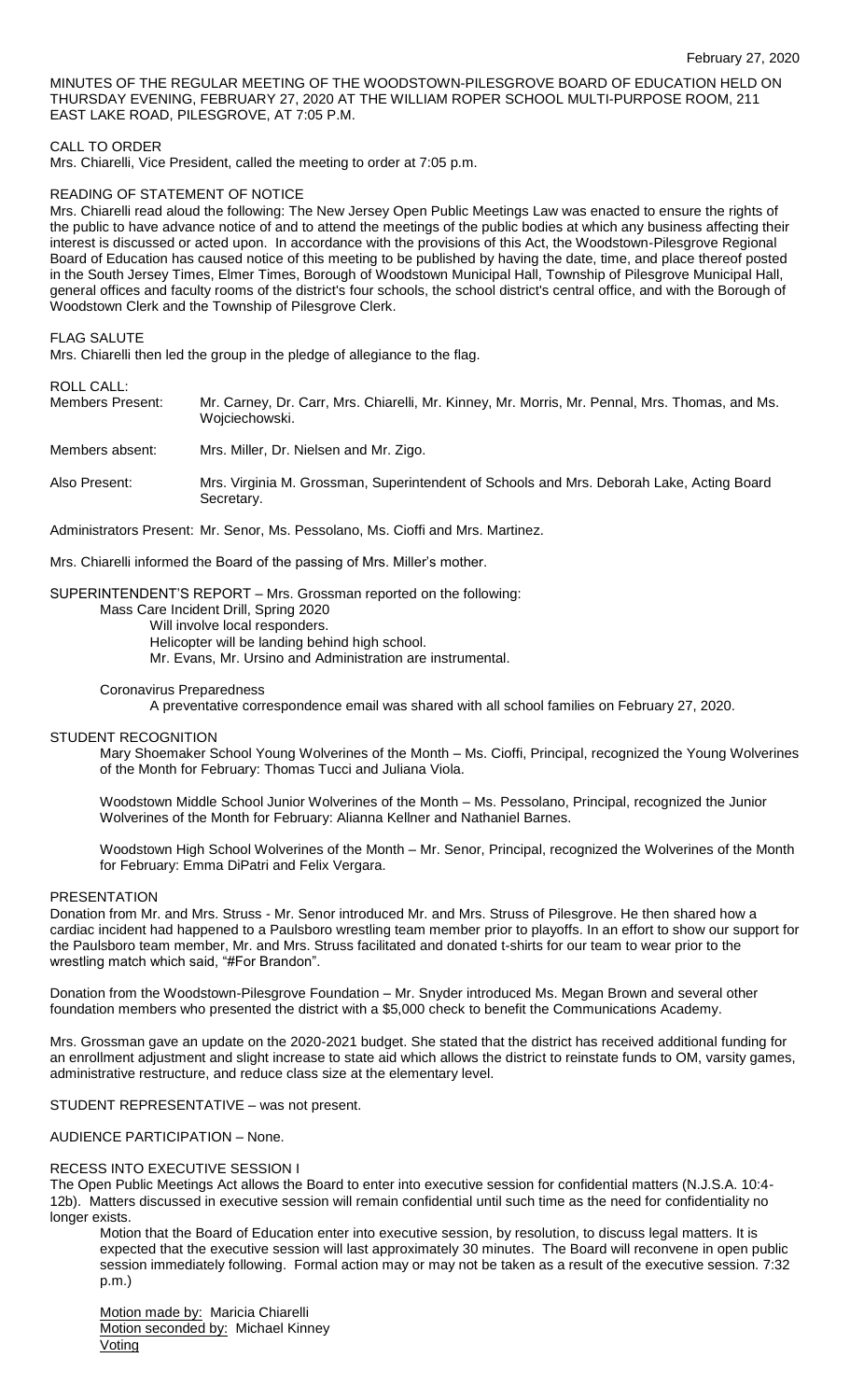Nelson Carney – Yes Richard Carr – Yes Maricia Chiarelli – Yes Michael Kinney – Yes Richard C. Morris, Jr., - Yes Floyd Pennal – Yes Shonta Thomas – Yes Amy Wojciechowski – Yes

# RESUMPTION OF PUBLIC PORTION OF THE MEETING

Motion to resume the public portion of the meeting at 8:10 p.m.

Motion made by: Maricia Chiarelli Motion seconded by: Michael Kinney Voting Nelson Carney – Yes Richard Carr – Yes Maricia Chiarelli – Yes Michael Kinney – Yes Richard C. Morris, Jr., - Yes Floyd Pennal – Yes Shonta Thomas – Yes Amy Wojciechowski – Yes

APPROVAL OF MINUTES

Motion to approve the following minutes as recommended by the School Business Administrator: January 2, 2020 – Reorganization Meeting January 16, 2020 – Work Session Meeting. January 23, 2019 – Regular Meeting and Executive Session.

Motion made by: Maricia Chiarelli Motion seconded by: Michael Kinney **Voting** Nelson Carney – Yes Richard Carr – Yes Maricia Chiarelli – Yes Michael Kinney – Abstained from the January 2, 2020 minutes only. Richard C. Morris, Jr., - Yes Floyd Pennal – Yes Shonta Thomas – Yes Amy Wojciechowski – Abstained from the January 23, 2020 minutes only.

# INSTRUCTION/CURRICULUM

Motion to approve the following as recommended by the Superintendent: 2020-2021 School Calendar.

SEMI (Special Education Medicaid Initiative) Corrective Action Plan for 2020-2021. (see page \_

Jennifer Kelly to participate in the We Are Teachers research project. This is a research project designed to help develop a new voice-to-text technology to record and analyze small-group discussions in classrooms.

Professional Development Requests as follows:

Rose Chin to attend the NJASBO Annual Conference in Atlantic City from 6/2/2020 to 6/5/2020.Total cost not to exceed \$700.

Rose Chin and Deborah Lake to attend the NJ Self-Insurers' Workers' Compensation (SPELL JIF) Conference at Harrah's in Atlantic City from 5/13/20 through 5/15/20. SPELL JIF will cover the cost of attendance including conference registration and hotel accommodations.

Joan Hobbs to attend a workshop on Mental Health Issues in the Classroom on 2/28/20. Cost note to exceed \$229. Funding is provided through the Special Education budget.

Field Experience as follows:

| Last First     | College/Univ. | Type | Location             | Time/Dates |
|----------------|---------------|------|----------------------|------------|
| Forti Pasquale | Rutger/Camden |      | Clinical High School | 50 hours   |

Field Trips for February 2020 as follows:

High School Field Trip List. (see page \_ Curriculum (McKinney-Vento) Field Trip List. (see page \_\_\_) Wrestling Team to attend the State Tournament in Atlantic City from 3/4/2020 through 3/6/2020.

Fundraisers list as of February 2020 as follows: Fundraiser List. (see page \_\_\_)

Harassment, Intimidation and Bullying report dated 1/16/20 - 2/20.20 and to provide notification letters as required to the parents/guardians advising that this information has been provided to the Board of Education.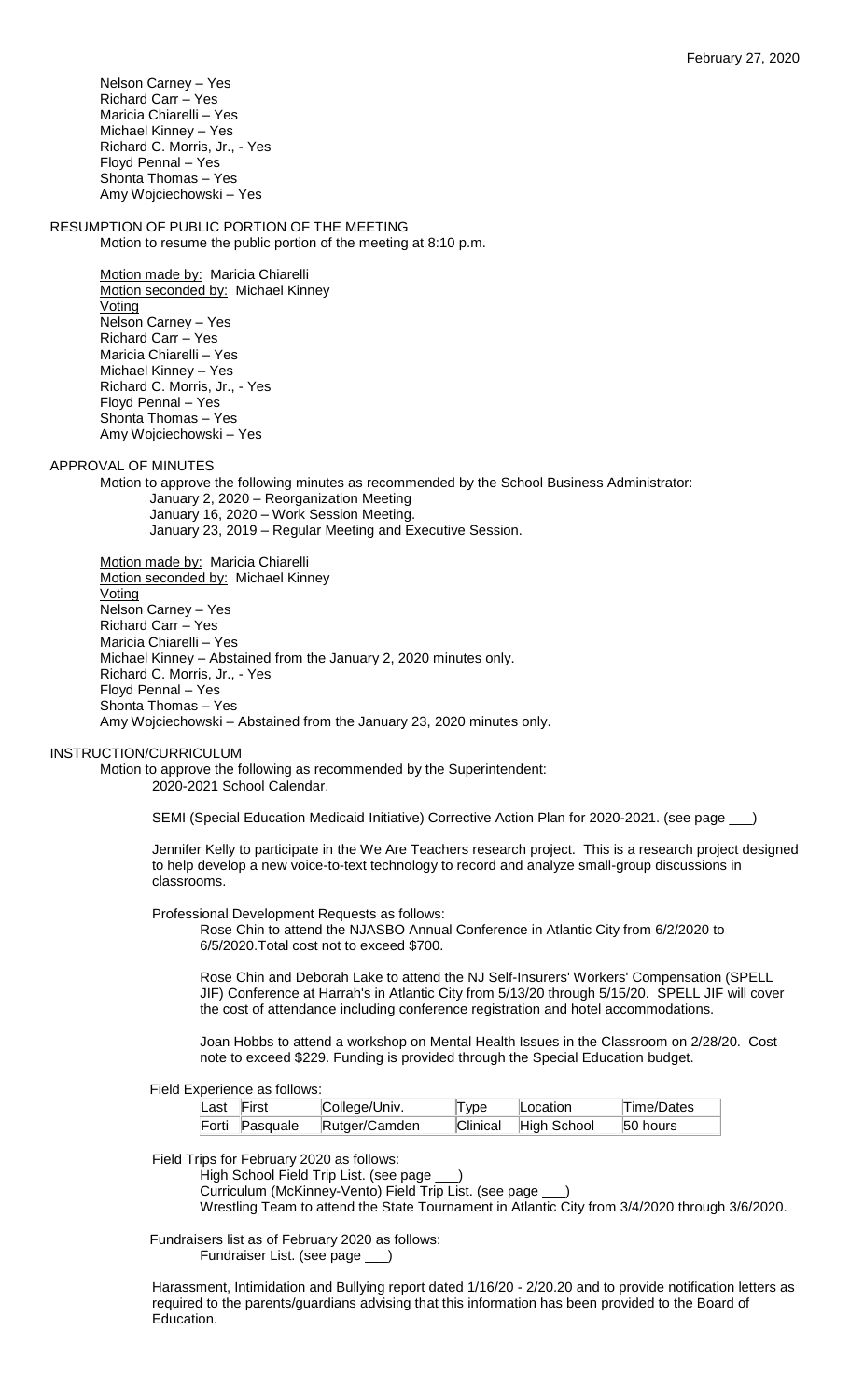Motion made by: Amy Wojciechowski Motion seconded by: Michael Kinney **Voting** Nelson Carney – Yes Richard Carr – Yes Maricia Chiarelli – Yes Michael Kinney – Yes Richard C. Morris, Jr., - Yes Floyd Pennal – Yes Shonta Thomas – Yes Amy Wojciechowski – Yes Motion to approve the following as recommended by the Superintendent (voting not applicable to sending district representatives): Field Trips for February 2020 as follows: Middle School Field Trip list. (see page \_ Mary Shoemaker Field Trip list. (see page \_ Motion made by: Amy Wojciechowski Motion seconded by: Michael Kinney **Voting** Nelson Carney – Yes Richard Carr – Yes Maricia Chiarelli – Yes Floyd Pennal – Yes Shonta Thomas – Yes Amy Wojciechowski – Yes ADMINISTRATION/PERSONNEL Motion to approve the following as recommended by the Superintendent: Resignations/Retirements as follows: Resignation of Michael Massaro as the Marching Band Director effective 1/21/2020. Retirement of Tammy Bitgood effective 7/1/2020. Leave of Absence as follows: Extension of a medical leave of absence for James Ludlam through 6/30/2020. Staff Salary Changes as follows: Deanna Miller to move from BA+30 (Step 5-\$54,530) to MA (Step 5-\$56,195) effective March 1, 2020. James Bracciante to move from BA (Step 3-\$52,271 )to BA+30 (Step 3-\$53,987) effective March 1, 2020. Extra Duty Appointments as follows: February 2020 Homebound Instruction List for the High School. (see page \_\_\_) February 2020 Athletic List. (see page \_\_\_) Katie Nicotra and Holly Booth to chaperone student ID #6207902789 during the Senior Class Trip in Disney Work per the IEP. Total cost - \$3,198 for both staff members. (NOTE: This is paid by Alloway). Substitute List for February 2020. (see page \_\_\_) Volunteer list for February 2020. (see page \_\_\_) Motion made by: Amy Wojciechowski Motion seconded by: Michael Kinney **Voting** Nelson Carney – Yes Richard Carr – Yes Maricia Chiarelli – Yes Michael Kinney – Yes Richard C. Morris, Jr., - Yes

Motion to approve the following as recommended by the Superintendent (voting not applicable to sending district representatives):

Resignations/Retirements as follows: Retirement of Joanne Gloway effective 5/16/2020. Retirement of Karma Stark effective 7/1/2020. Resignation of Denise Hemsley effective 3/4/2020.

Floyd Pennal – Yes Shonta Thomas – Yes Amy Wojciechowski – Yes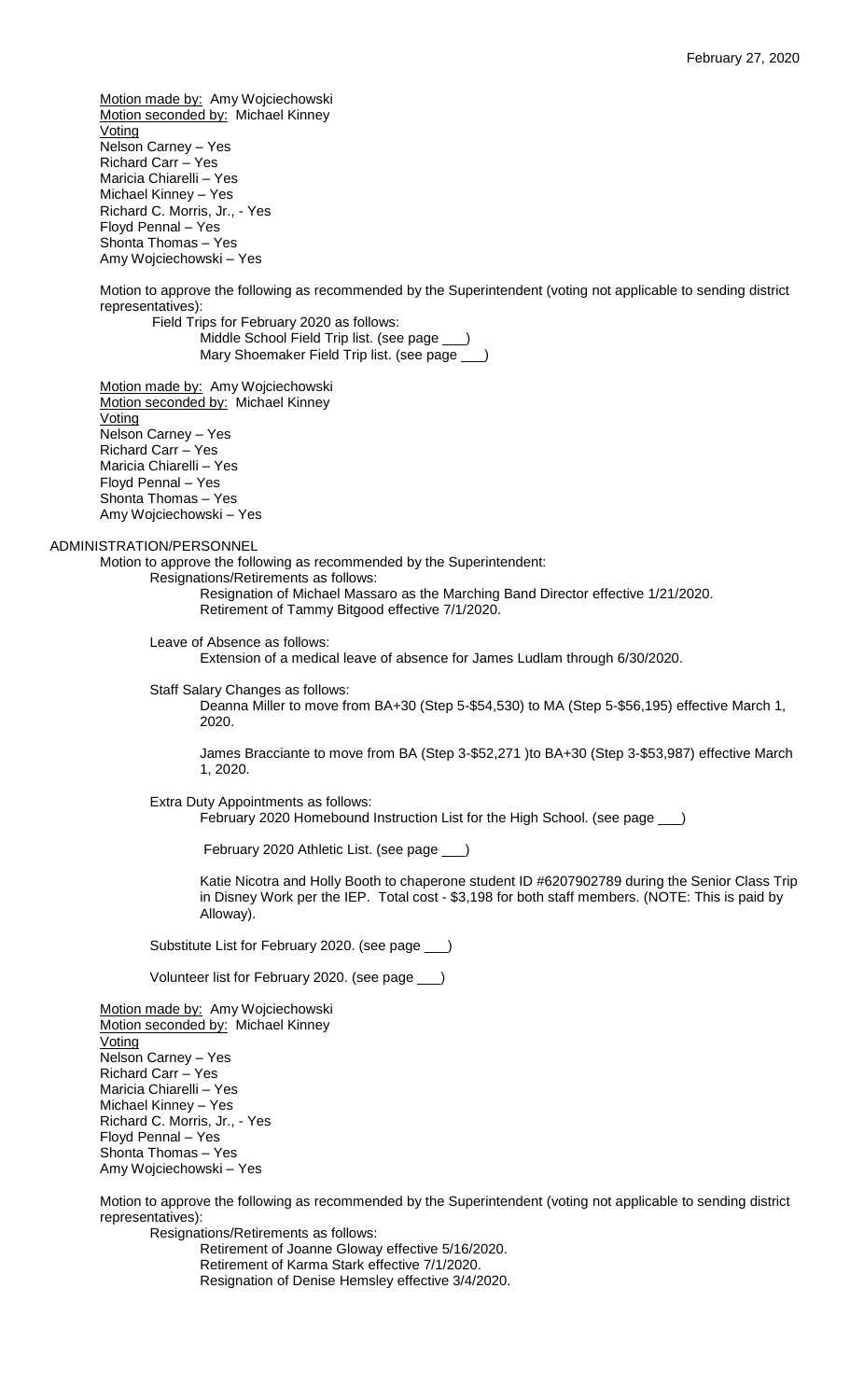Leaves of Absence as follows:

Tabatha Griffith from approximately 3/16/20 to approximately 5/18/2020. Brandon Lyons from 5/4/2020 through 5/29/2020. Jennifer Sherburne from 2/21/20 through 3/13/2020.

Substitutes as follows:

Tara McQueston as a Long Term Substitute Teacher from approximately 2/24/20 through 6/18/2020. Salary is per the Long Term Certificated Rate Schedule. (attachment)

Volunteer List for February 2020 as follows:

Mary Shoemaker Tier I Volunteer List. (see page Mary Shoemaker Tier II Volunteer List. (see page William Roper Tier II Volunteer List. (see page \_

Motion made by: Amy Wojciechowski Motion seconded by: Floyd Pennal **Voting** Nelson Carney – Yes Richard Carr – Yes Maricia Chiarelli – Abstained on the Mary Shoemaker and William Roper Tier II Volunteer List only. Floyd Pennal – Yes Shonta Thomas – Yes Amy Wojciechowski – Yes

# OPERATIONS/FINANCE

Motion to approve the following financial reports as recommended by the School Business Administrator: (see Board Minutes Financial Back-up Binder for details).

\_\_\_\_\_\_\_\_\_\_\_\_\_\_\_\_\_\_\_\_\_\_\_\_\_\_\_\_\_ \_\_\_\_\_\_\_\_\_\_\_\_\_\_\_\_\_\_\_\_\_\_\_\_

Pursuant to N.J.A.C. 6A:23A-16.10 (c)3, I certify that as of December 31, 2019, no budgetary line item account has obligations and payments (contractual orders) which in total exceed the amount appropriated by the Woodstown-Pilesgrove Regional Board of Education pursuant to N.J.S.A. 18A:22-8.1 and N.J.S.A. 18A:22-8.2 and no budgetary line item account has been over-expended in violation of N.J.A.C. 6:23- 16.10 (a)1.

Board Secretary **Date** 

The December 31, 2019, preliminary final Report of the Treasurer of School Funds for the 2019-2020 school year is in agreement with the December 31, 2019, preliminary Report of the Board Secretary, pending audit.

Pursuant to N.J.A.C. 6A:23A-16.10(c)4, that the Woodstown-Pilesgrove Regional Board of Education certifies that as of December 31, 2019, and after review of the Secretary's Monthly Financial Report and the Treasurer's Monthly Financial Report and upon consultation with the appropriate district officials, to the best of the Board's knowledge, no major account or fund has been over-expended in violation of N.J.A.C. 6A:23A-16.10(a)1 and that sufficient funds are available to meet the district's financial obligations for the remainder of the fiscal year.

EFT's for January 2020, additional hand check payments for January 2020, and payment list for the month of February 2020.

Transfer of funds as previously approved by the Superintendent pursuant to 18A:22-8.1 for the month of December 2019.

Additional financial reports as follows:

Student Activities and Athletics for the month of January 2020. Scholarships for the month of January 2020. Odyssey of the Mind for the month of January 2020. Cafeteria Report for the month of January 2020. Woodstown Community School for the month of January 2020.

Motion made by: Michael Kinney Motion seconded by: Amy Wojciechowski Voting Nelson Carney – Yes Richard Carr – Yes Maricia Chiarelli – Yes Michael Kinney – Yes Richard C. Morris, Jr., - Yes Floyd Pennal – Yes Shonta Thomas – Yes Amy Wojciechowski – Yes

Motion to approve the following as recommended by the School Business Administrator:

Approve and accept the Annual Audit for the Fiscal Year Ended June 30, 2019 as reviewed and discussed, including the Comprehensive Annual Financial Report (CAFR). There were no findings. (see page \_\_\_)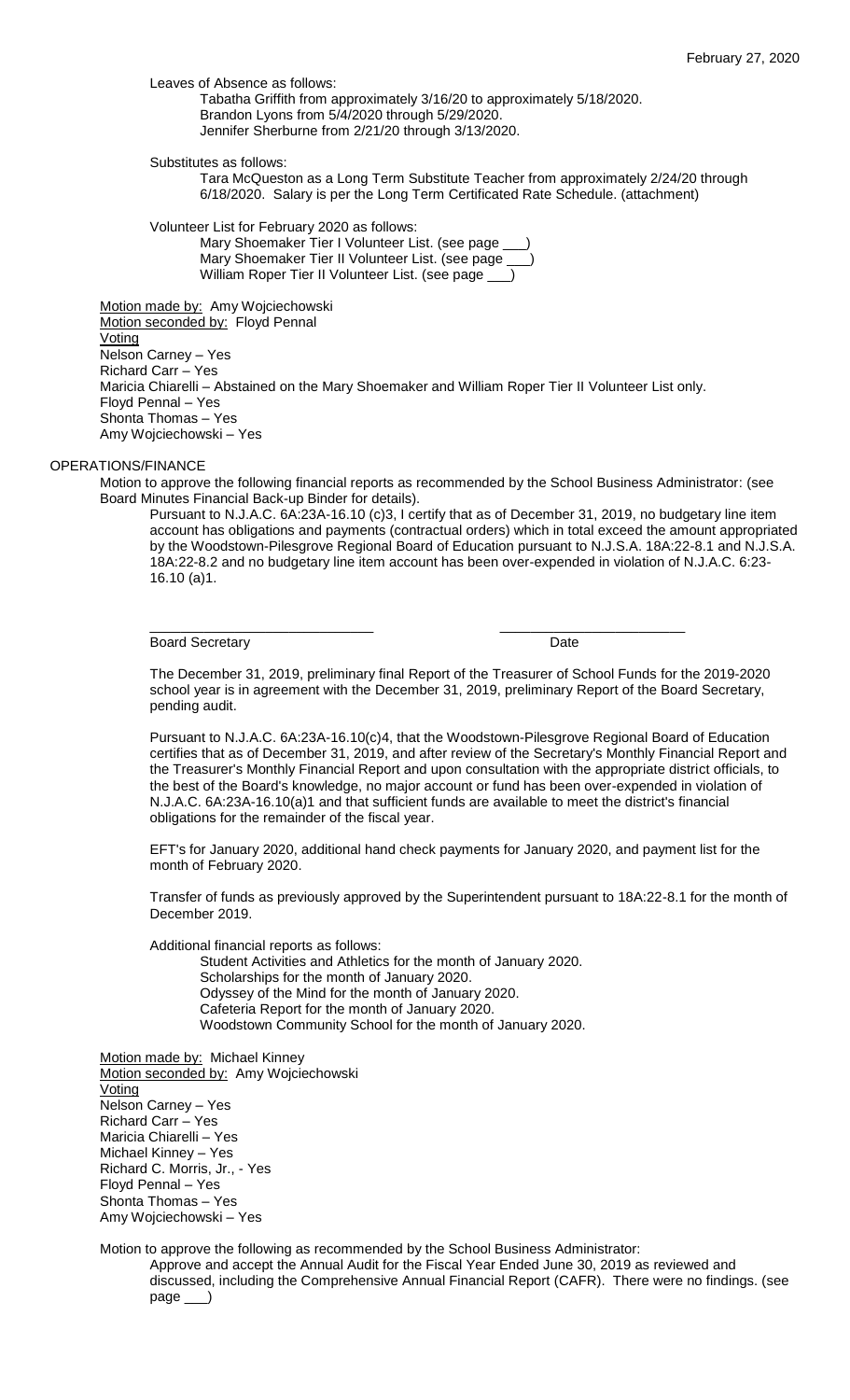Affirm the submission of the Alyssa's Law Compliance and School Security Grant application and the availability of local funds if the total estimated costs of the proposed work exceeds the school district's grant allowance of \$83,626.00.

Submit an LRFP Minor Amendment for the Alyssa's Law Compliance and School Security Grant application to include two (2) security projects: silent alarms and surveillance camera district-wide.

Apply for the FY 2019 STOP School Violence Grant offered by the Bureau of Justice Assistance through the US Department of Justice.

Contract with Salem County Special Services School District for the attendance of student NJSmart #8061894435, effective January 30, 2020 through the remainder of the 2019-2020 school year at a prorated cost of \$25,943.00

Apply for the New Jersey CASE (Curriculum for Agricultural Science Education) Grant FY2020.

Accept donations as follows:

Deliver Care RX (Dave Krishna) in the amount of \$100.00 to benefit Odyssey of the Mind.

Solutions Through Wellness & Counseling, LLC (Michelle Schmidt) in the amount of \$100.00 to benefit Odyssey of the Mind.

Woodstown-Pilesgrove Education Foundation in the amount of \$5,000.00 to benefit the Communications Academy.

Use of Facilities Requests for the month of February 2020. (see page \_

Contract with Gloucester County Special Services School District for transportation routes for the 2019- 2020 school year as follows:

S6586 at \$244.05 total per diem route cost, plus a 7% administrative fee, for student NJSmart #8061894435 beginning February 3, 2020 through to the remainder of the school year. (Note: Per diem cost is the total route cost and contains students from other districts. The cost per diem will be pro-rated accordingly by Gloucester County Special Services School District.)

Y1513 additional miles in the amount of \$32.70 for a total route cost of \$199.70, plus a 7% administrative fee for student NJSmart #2664874004 for approximately 30 to 60 days. After the 30 to 60 days the route cost will return to the original per diem of \$167.00

Motion made by: Amy Wojciechowski Motion seconded by: Maricia Chiarelli Voting Nelson Carney – Yes Richard Carr – Yes Maricia Chiarelli – Yes Michael Kinney – Yes Richard C. Morris, Jr., - Yes Floyd Pennal – Yes Shonta Thomas – Yes Amy Wojciechowski – Yes

Motion to approve the following as recommended by the School Business Administrator (voting not applicable to sending district representatives):

Apply for Early Childhood Program Aid for 2020-2021.

Contract with Gloucester County Special Services School District for the attendance of student NJSmart #1152948660, at a prorated tuition cost of \$19,090.00, plus a one-on-one teacher assistant at a prorated cost of \$19,173.00, plus a prorated non-resident fee in the amount of \$1,384.00 for a total cost of \$39,647.00, beginning February 10, 2020 through the remainder of the 2019-2020 school year.

Motion made by: Amy Wojciechowski Motion seconded by: Richard Carr Voting Nelson Carney – Yes Richard Carr – Yes Maricia Chiarelli – Yes Floyd Pennal – Yes Shonta Thomas – Yes Amy Wojciechowski – Yes

Motion to amend the agenda to move the executive session as the next order of business. Motion made by: Richard C. Morris, Jr.

Motion seconded by: Michael Kinney **Voting** Nelson Carney – Yes Richard Carr – Yes Maricia Chiarelli – Yes Michael Kinney – Yes Richard C. Morris, Jr., - Yes Floyd Pennal – Yes Shonta Thomas – Yes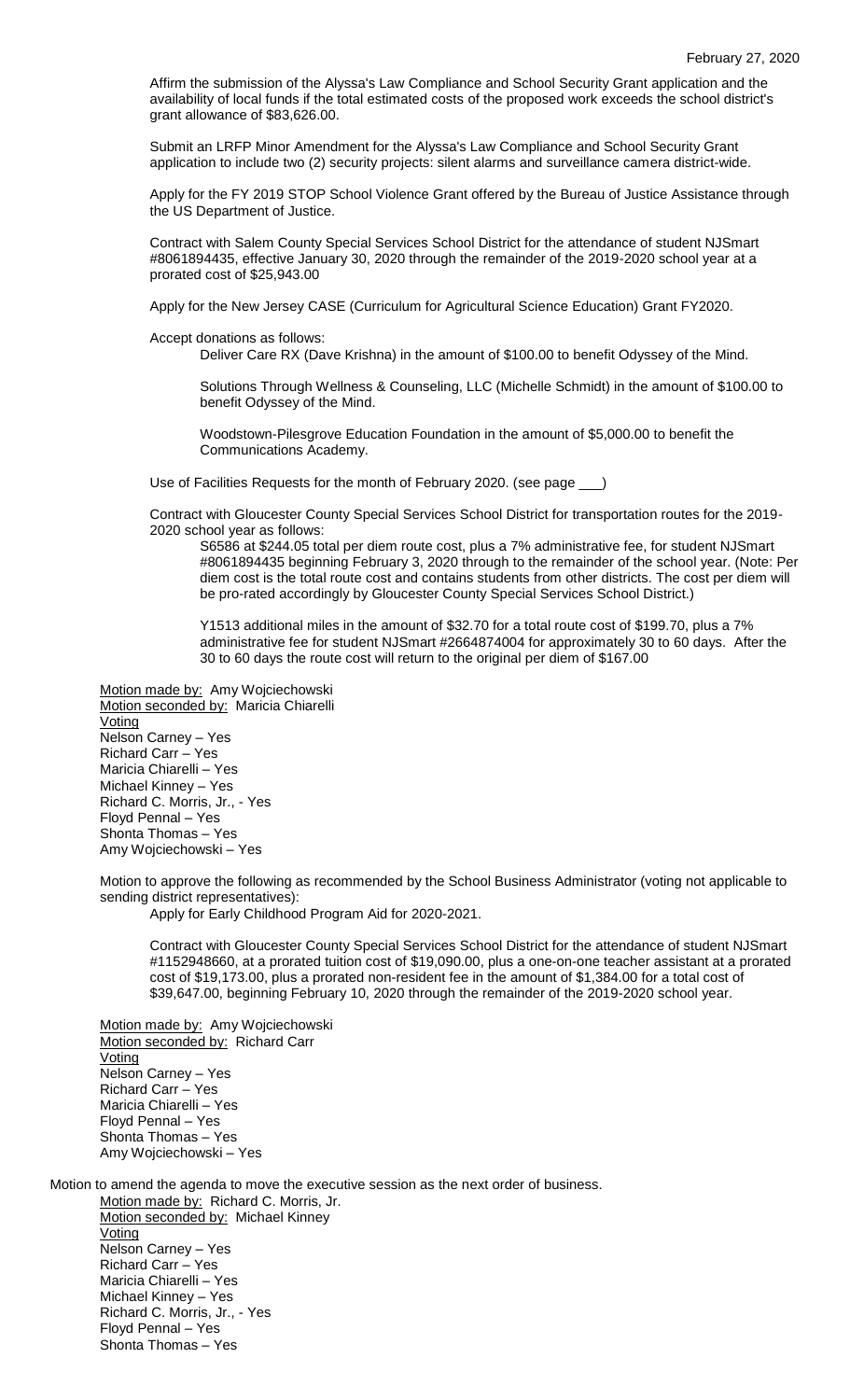Amy Wojciechowski – Yes

#### RECESS INTO EXECUTIVE SESSION II

The Open Public Meetings Act allows the Board to enter into executive session for confidential matters (N.J.S.A. 10:4- 12b). Matters discussed in executive session will remain confidential until such time as the need for confidentiality no longer exists.

Motion that the Board of Education enter into executive session, by resolution, to discuss student matters. It is expected that the executive session will last approximately 30 minutes. The Board will reconvene in open public session immediately following. Formal action may or may not be taken as a result of the executive session. 8:20 p.m.)

Motion made by: Amy Wojciechowski Motion seconded by: Nelson Carney **Voting** Nelson Carney – Yes Richard Carr – Yes Maricia Chiarelli – Yes Michael Kinney – Yes Richard C. Morris, Jr., - Yes Floyd Pennal – Yes Shonta Thomas – Yes Amy Wojciechowski – Yes

Mr. Kinney left the meeting at 8:20 p.m.

RESUMPTION OF PUBLIC PORTION OF THE MEETING Motion to resume the public portion of the meeting at 8:25 p.m.

> Motion made by: Richard C. Morris, Jr. Motion seconded by: Floyd Pennal Voting Nelson Carney – Yes Richard Carr – Yes Maricia Chiarelli – Yes Michael Kinney – Yes Richard C. Morris, Jr., - Yes Floyd Pennal – Yes Shonta Thomas – Yes Amy Wojciechowski – Yes

Mr. Kinney rejoined the meeting at 8:25 p.m.

### POLICY

Motion to approve the following policy for revision: Policy 5111 Eligibility of Resident/Nonresident Students.

Motion made by: Amy Wojciechowski Motion seconded by: Nelson Carney Voting Nelson Carney – Yes Richard Carr – Yes Maricia Chiarelli – Yes Michael Kinney – Yes Richard C. Morris, Jr., - Yes Floyd Pennal – Yes Shonta Thomas – Yes Amy Wojciechowski – Yes

OLD BUSINESS – The following items were discussed:

Mrs. Grossman discussed the creation of an Ad Hoc committee to get students back to school quickly. Mrs. Chiarelli stated that she will be the Hospitality Chairperson.

# NEW BUSINESS – None.

#### REPORTS

School Business Administrator – Mrs. Grossman shared Mrs. Chin's report on the 2020-2021 budget.

Administrators monthly reports for February 2020.

Building Reports for the month of January 2020 Suspensions **Enrollments** Fire/Security Drills

## BOARD REPORTS

President -- Mrs. Miller was not present.

# Sending Districts

- Upper Pittsgrove Township -- Mr. Michael Kinney stated the following:
	- Pursue roof bond referendum at the November 2020 election.